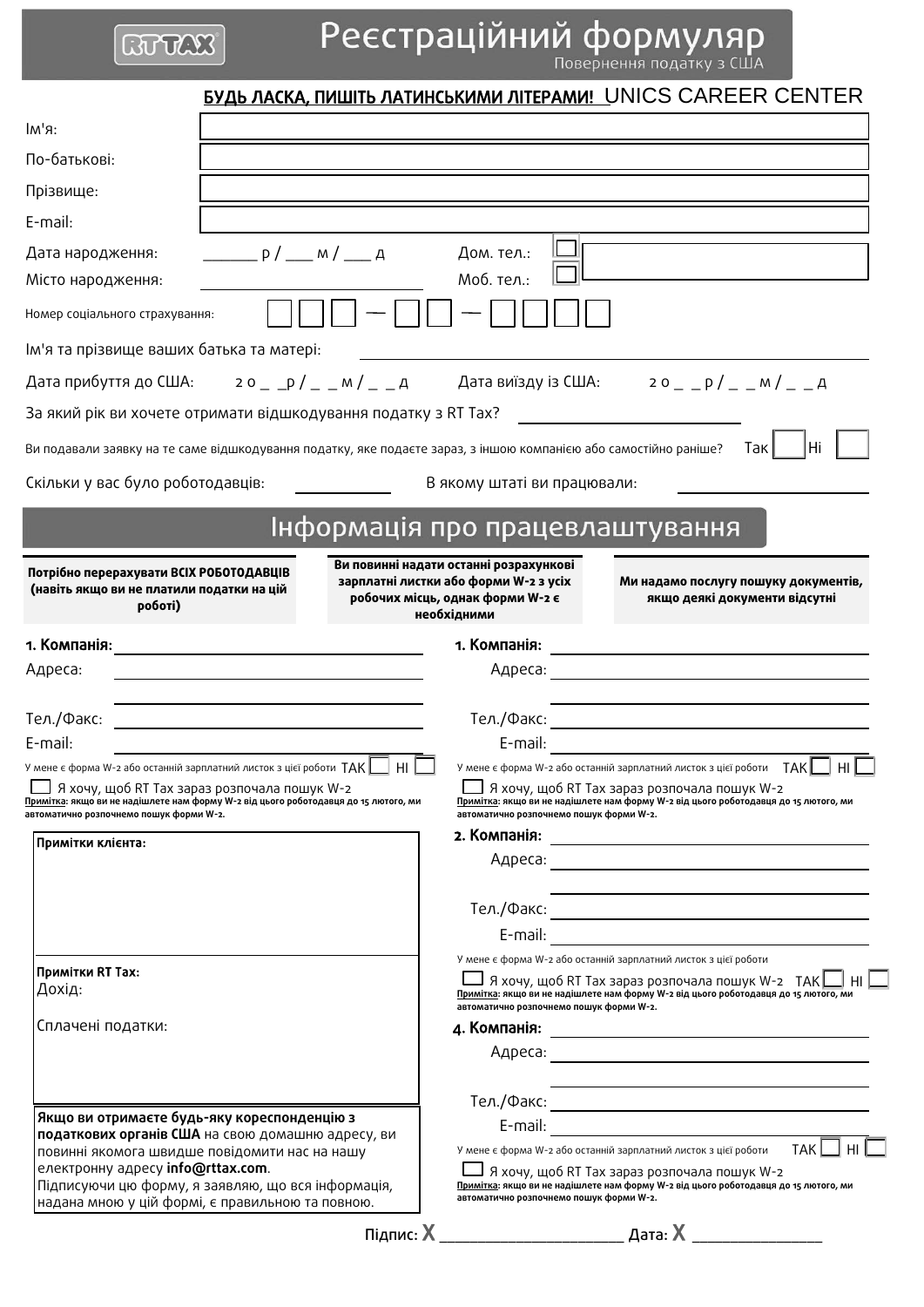# **POWER OF ATTORNEY**

I, the undersigned ……………..……..……..……...................................……………………………..................., date of birth ………………….......……..…, Social Security number ....………................………………………………........., residing at - -.....................................................................................................................................................................................

…………...................... (hereinafter referred to as the "Principal"), hereby grant a power of attorney to the company, "Unidata" Ltd, Reg. No 303490943, its officers and/or employees (hereinafter referred to as the "Agent"), to sign, verify and file all the principal's federal, state, social security and medicare, local income and other tax returns; examine and copy all the principal's tax returns and records; represent the principal before any federal, state or local revenue agency or taxing body and, in general, exercise all powers with respect to tax matters which the principal could, if present and under no disability.

# **On the basis of this power of attorney "Unidata" Ltd its officers and/or employees are given the authority:**

- 1. To act as an agent in preparing and dealing with the Principal's income tax return(s).
- 2. To use own postal address on the Principal's tax return(s), receive all correspondence from the IRS and State Tax Authorities and receive refund checks issued in Principal's name at the address stated bellow: 1219 Ogden Ave. Suite #C, Downers Grove, IL 60515, USA
- 3. To request from the Principals employer(s) and to receive Principal's W-2 form to the address: 1219 Ogden Ave. Suite #C, Downers Grove, IL 60515, USA
- 4. To deal with Principal's Social Security and MediCare (FICA) tax rebate.

This Power of Attorney shall become effective immediately on the date signed and shall be valid for three years.

Date: ..…..…...……………..………..……

Signature of the Principal: **X** ………………………………………………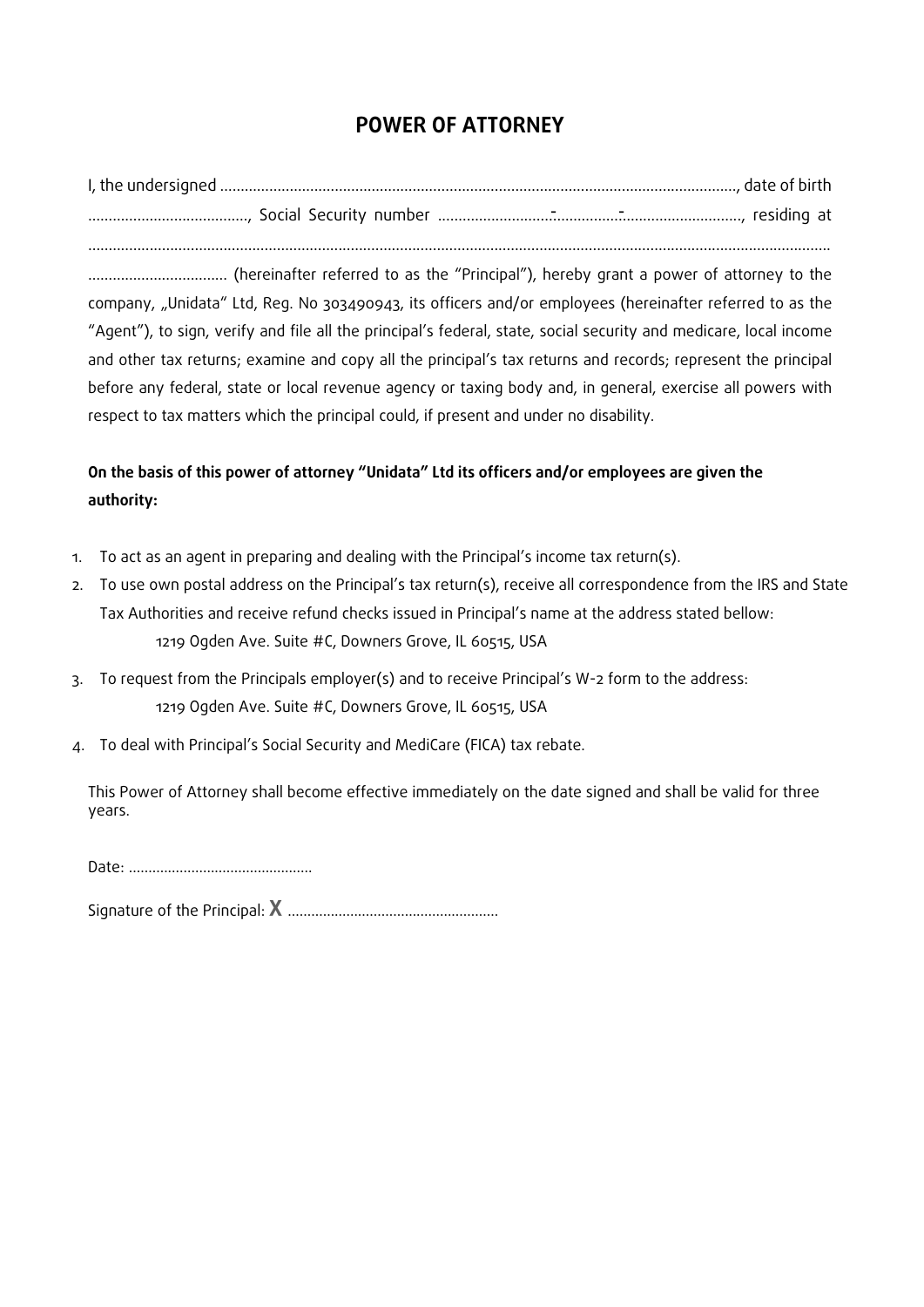| (Rev. February 2020)<br>Department of the Treasury<br><b>Internal Revenue Service</b>                                                                                                               | OMB No. 1545-0150<br><b>Power of Attorney</b><br>For IRS Use Only<br>and Declaration of Representative<br>Received by:<br>Go to www.irs.gov/Form2848 for instructions and the latest information.<br>Name |
|-----------------------------------------------------------------------------------------------------------------------------------------------------------------------------------------------------|-----------------------------------------------------------------------------------------------------------------------------------------------------------------------------------------------------------|
| Part I<br><b>Power of Attorney</b><br>Caution: A separate Form 2848 must be completed for each taxpayer. Form 2848 will not be honored<br>for any purpose other than representation before the IRS. | Telephone<br>Function<br>Date                                                                                                                                                                             |
| Taxpayer information. Taxpayer must sign and date this form on page 2, line 7.<br>1                                                                                                                 |                                                                                                                                                                                                           |
| Taxpayer name and address                                                                                                                                                                           | Taxpayer identification number(s)                                                                                                                                                                         |
|                                                                                                                                                                                                     | Plan number (if applicable)<br>Daytime telephone number                                                                                                                                                   |
| hereby appoints the following representative(s) as attorney(s)-in-fact:<br>Representative(s) must sign and date this form on page 2, Part II.<br>2                                                  |                                                                                                                                                                                                           |
| Name and address                                                                                                                                                                                    | <b>PTIN</b>                                                                                                                                                                                               |
| <b>UAB RT, P/D 219</b><br>KAUNAS, LT-44001, LITHUANIA                                                                                                                                               | Telephone No. 630-303-7192<br>Fax No. 630-390-2242                                                                                                                                                        |
| Check if to be sent copies of notices and communications<br>П                                                                                                                                       | Check if new: Address   Telephone No.  <br>Fax No. $\square$                                                                                                                                              |
| Name and address<br>П<br>Check if to be sent copies of notices and communications                                                                                                                   | <b>PTIN</b><br>Check if new: Address   Telephone No.   Fax No.                                                                                                                                            |
| Name and address                                                                                                                                                                                    | <b>PTIN</b>                                                                                                                                                                                               |
| (Note: IRS sends notices and communications to only two representatives.)                                                                                                                           | Fax No.<br>Check if new: Address $\Box$ Telephone No. $\Box$ Fax No. $\Box$                                                                                                                               |
| Name and address                                                                                                                                                                                    | Fax No.                                                                                                                                                                                                   |
| (Note: IRS sends notices and communications to only two representatives.)<br>to represent the taxpayer before the Internal Revenue Service and perform the following acts:                          | Telephone No. $\Box$ Fax No. $\Box$<br>Check if new: Address $\Box$                                                                                                                                       |

Acts authorized (you are required to complete this line 3). With the exception of the acts described in line 5b, I authorize my representative(s) to receive and inspect my confidential tax information and to perform acts that I can perform with respect to the tax matters described below. For example, my representative(s) shall have the authority to sign any agreements, consents, or similar documents (see instructions for line 5a for authorizing a representative to sign a return).

| Description of Matter (Income, Employment, Payroll, Excise, Estate, Gift,<br>Whistleblower, Practitioner Discipline, PLR, FOIA, Civil Penalty, Sec.<br>4980H Shared Responsibility Payment, etc.) (see instructions)                                                                                                                                                                                                                                                                                                                                                    |                                                                                                                                        | Tax Form Number<br>(1040, 941, 720, etc.) (if applicable) | Year(s) or Period(s) (if applicable)<br>(see instructions) |  |  |  |
|-------------------------------------------------------------------------------------------------------------------------------------------------------------------------------------------------------------------------------------------------------------------------------------------------------------------------------------------------------------------------------------------------------------------------------------------------------------------------------------------------------------------------------------------------------------------------|----------------------------------------------------------------------------------------------------------------------------------------|-----------------------------------------------------------|------------------------------------------------------------|--|--|--|
| Individual Income Tax                                                                                                                                                                                                                                                                                                                                                                                                                                                                                                                                                   |                                                                                                                                        | 1040EZ, 1040NR-EZ, 1040NR, 4852                           | 2021, 2020, 2019, 2018                                     |  |  |  |
| FICA Tax                                                                                                                                                                                                                                                                                                                                                                                                                                                                                                                                                                |                                                                                                                                        | 843, 8316                                                 | 2021, 2020, 2019, 2018                                     |  |  |  |
|                                                                                                                                                                                                                                                                                                                                                                                                                                                                                                                                                                         | State Income Tax                                                                                                                       |                                                           | 2021, 2020, 2019, 2018                                     |  |  |  |
| 4                                                                                                                                                                                                                                                                                                                                                                                                                                                                                                                                                                       | Specific use not recorded on Centralized Authorization File (CAF). If the power of attorney is for a specific use not recorded on CAF, |                                                           | ▶ ⊠                                                        |  |  |  |
| Additional acts authorized. In addition to the acts listed on line 3 above, I authorize my representative(s) to perform the following acts (see<br>5а<br>instructions for line 5a for more information): $\Box$ Access my IRS records via an Intermediate Service Provider;<br>$\boxtimes$ Substitute or add representative(s); $\boxtimes$ Sign a return; This Power of Attorney is being filled<br>$ \mathbf{X} $ Authorize disclosure to third parties;<br>pursuant to Regulations section 1-6012-1(a)(5) by reason of my continuous absence from the United States. |                                                                                                                                        |                                                           |                                                            |  |  |  |
|                                                                                                                                                                                                                                                                                                                                                                                                                                                                                                                                                                         |                                                                                                                                        |                                                           |                                                            |  |  |  |

Other acts authorized: In addition, the representative is authorized to make, execute and file form 4506-T and specific claim for refund on forms 843 and 8316.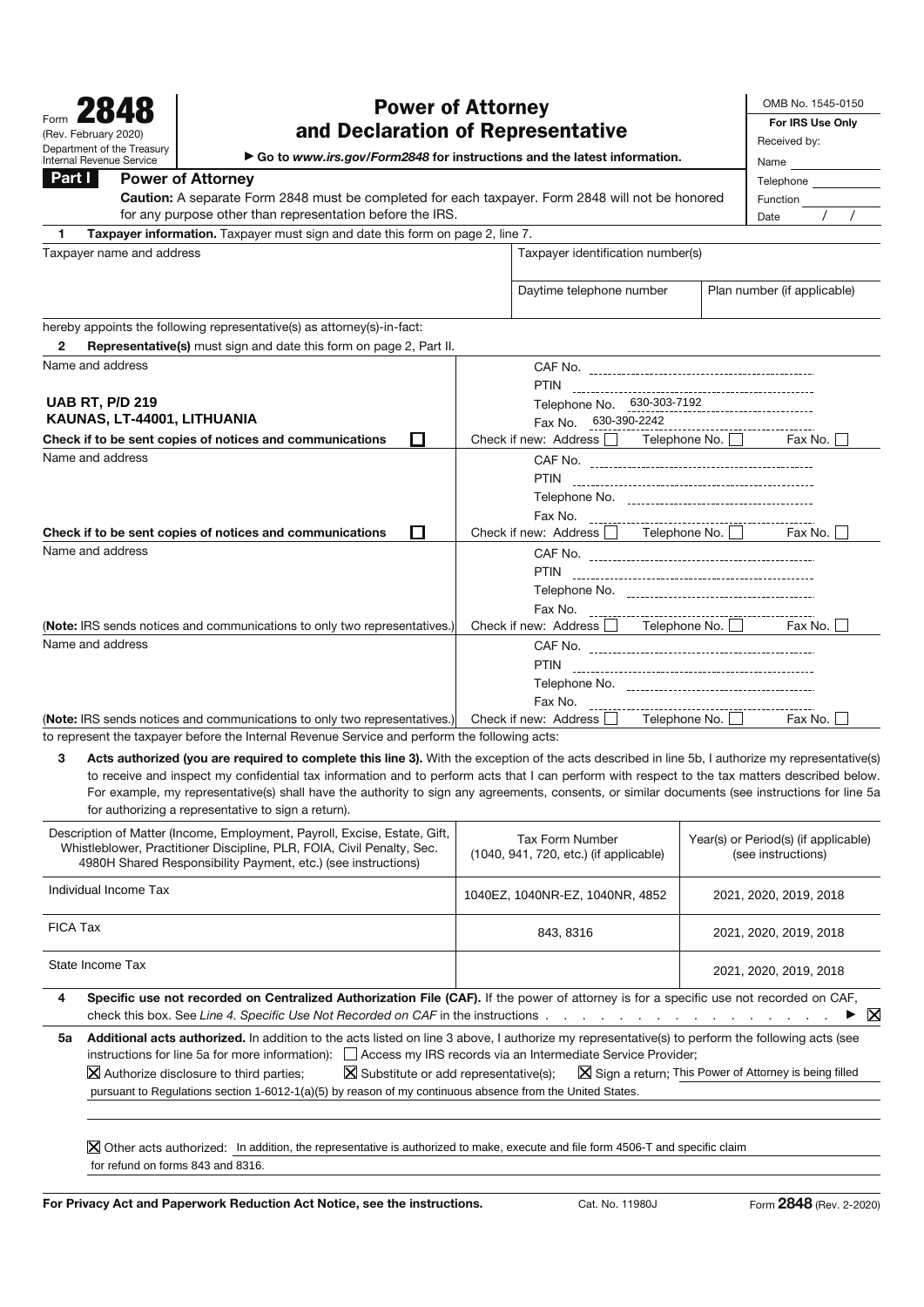- **b Specific acts not authorized.** My representative(s) is (are) not authorized to endorse or otherwise negotiate any check (including directing or accepting payment by any means, electronic or otherwise, into an account owned or controlled by the representative(s) or any firm or other entity with whom the representative(s) is (are) associated) issued by the government in respect of a federal tax liability. List any other specific deletions to the acts otherwise authorized in this power of attorney (see instructions for line 5b):
- **6 Retention/revocation of prior power(s) of attorney.** The filing of this power of attorney automatically revokes all earlier power(s) of attorney on file with the Internal Revenue Service for the same matters and years or periods covered by this document. If you **do not** want to revoke a prior power of attorney, check here .......................... a

#### **YOU MUST ATTACH A COPY OF ANY POWER OF ATTORNEY YOU WANT TO REMAIN IN EFFECT.**

**7 Signature of taxpayer.** If a tax matter concerns a year in which a joint return was filed, each spouse must file a separate power of attorney even if they are appointing the same representative(s). If signed by a corporate officer, partner, guardian, tax matters partner, partnership representative (or designated individual, if applicable), executor, receiver, administrator, or trustee on behalf of the taxpayer, I certify that I have the legal authority to execute this form on behalf of the taxpayer.

#### **FIF NOT COMPLETED, SIGNED, AND DATED, THE IRS WILL RETURN THIS POWER OF ATTORNEY TO THE TAXPAYER.**

Signature Date Title (if applicable)

Print name Print name of taxpayer from line 1 if other than individual

#### **Part II Declaration of Representative**

Under penalties of perjury, by my signature below I declare that:

- I am not currently suspended or disbarred from practice, or ineligible for practice, before the Internal Revenue Service;
- I am subject to regulations contained in Circular 230 (31 CFR, Subtitle A, Part 10), as amended, governing practice before the Internal Revenue Service;
- I am authorized to represent the taxpayer identified in Part I for the matter(s) specified there; and
- I am one of the following:
	- **a** Attorney—a member in good standing of the bar of the highest court of the jurisdiction shown below.
	- **b** Certified Public Accountant—a holder of an active license to practice as a certified public accountant in the jurisdiction shown below.
	- **c** Enrolled Agent—enrolled as an agent by the IRS per the requirements of Circular 230.
	- **d** Officer—a bona fide officer of the taxpayer organization.
	- **e** Full-Time Employee—a full-time employee of the taxpayer.
	- **f** Family Member—a member of the taxpayer's immediate family (spouse, parent, child, grandparent, grandchild, step-parent, step-child, brother, or sister).
	- **g** Enrolled Actuary—enrolled as an actuary by the Joint Board for the Enrollment of Actuaries under 29 U.S.C. 1242 (the authority to practice before the IRS is limited by section 10.3(d) of Circular 230).
	- **h** Unenrolled Return Preparer—Authority to practice before the IRS is limited. An unenrolled return preparer may represent, provided the preparer (1) prepared and signed the return or claim for refund (or prepared if there is no signature space on the form); (2) was eligible to sign the return or claim for refund; (3) has a valid PTIN; and (4) possesses the required Annual Filing Season Program Record of Completion(s). *See* **Special Rules and Requirements for Unenrolled Return Preparers** *in the instructions for additional information.*
	- **k** Qualifying Student—receives permission to represent taxpayers before the IRS by virtue of his/her status as a law, business, or accounting student working in an LITC or STCP. See instructions for Part II for additional information and requirements.
	- **r** Enrolled Retirement Plan Agent—enrolled as a retirement plan agent under the requirements of Circular 230 (the authority to practice before the Internal Revenue Service is limited by section 10.3(e)).

#### **FIFTHIS DECLARATION OF REPRESENTATIVE IS NOT COMPLETED, SIGNED, AND DATED, THE IRS WILL RETURN THE POWER OF ATTORNEY. REPRESENTATIVES MUST SIGN IN THE ORDER LISTED IN PART I, LINE 2.**

**Note:** For designations d–f, enter your title, position, or relationship to the taxpayer in the "Licensing jurisdiction" column.

| Designation-<br>Insert above<br>letter (a-r). | Licensing jurisdiction<br>(State) or other<br>licensing authority<br>(if applicable) | Bar, license, certification,<br>registration, or enrollment<br>number (if applicable) | Signature | Date |
|-----------------------------------------------|--------------------------------------------------------------------------------------|---------------------------------------------------------------------------------------|-----------|------|
|                                               |                                                                                      |                                                                                       |           |      |
|                                               |                                                                                      |                                                                                       |           |      |
|                                               |                                                                                      |                                                                                       |           |      |
|                                               |                                                                                      |                                                                                       |           |      |
|                                               |                                                                                      |                                                                                       |           |      |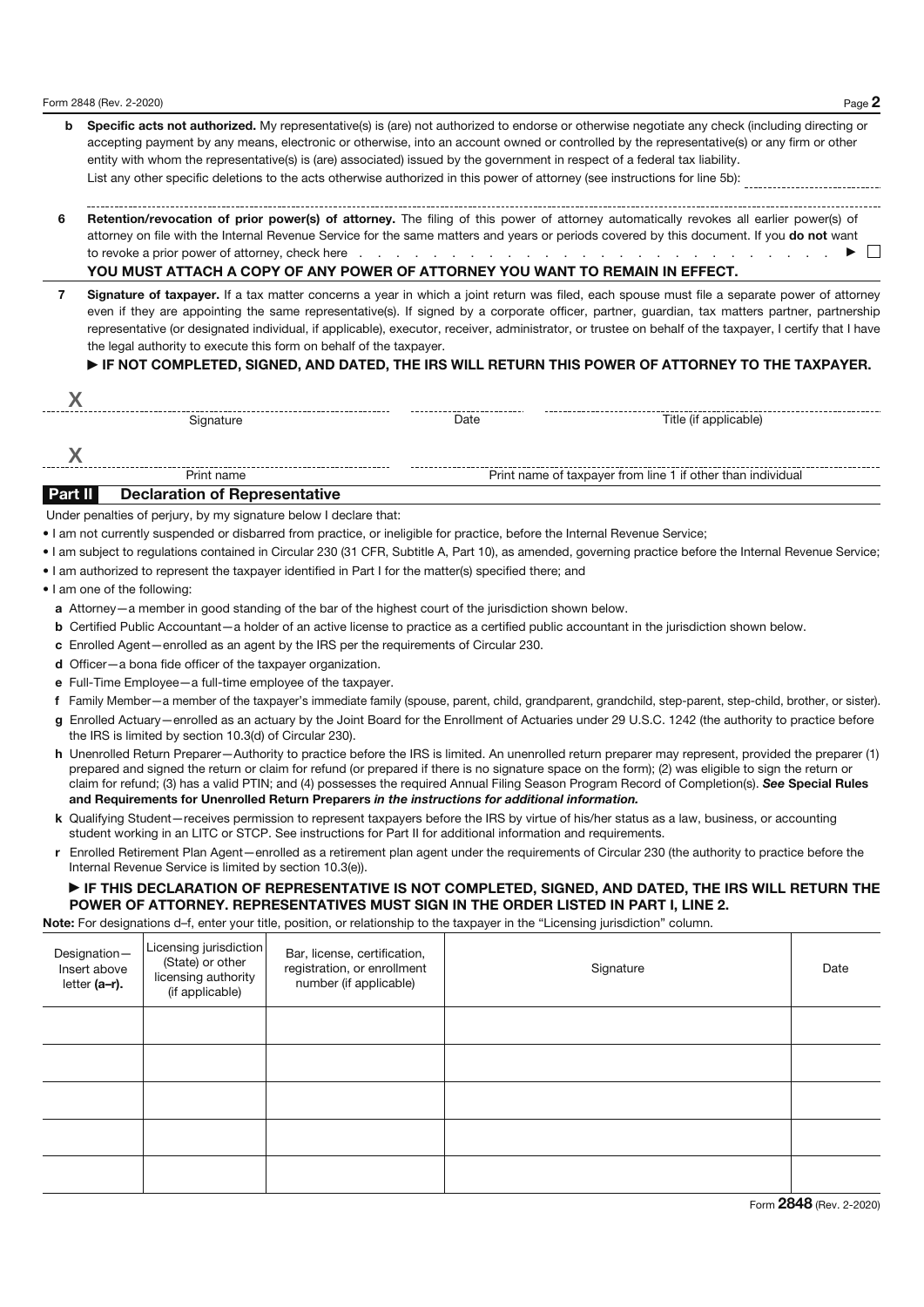| 882<br>(Rev. February 2020)<br>Department of the Treasury<br><b>Internal Revenue Service</b>                                       | OMB No. 1545-1165<br><b>Tax Information Authorization</b><br>For IRS Use Only<br>Go to www.irs.gov/Form8821 for instructions and the latest information.<br>Received by:<br>Name<br>Don't sign this form unless all applicable lines have been completed.<br>Telephone<br>Don't use Form 8821 to request copies of your tax returns<br>Function<br>or to authorize someone to represent you.<br>Date                                                                                 |             |                                                        |                                    |         |   |
|------------------------------------------------------------------------------------------------------------------------------------|--------------------------------------------------------------------------------------------------------------------------------------------------------------------------------------------------------------------------------------------------------------------------------------------------------------------------------------------------------------------------------------------------------------------------------------------------------------------------------------|-------------|--------------------------------------------------------|------------------------------------|---------|---|
|                                                                                                                                    | 1 Taxpayer information. Taxpayer must sign and date this form on line 7.                                                                                                                                                                                                                                                                                                                                                                                                             |             |                                                        |                                    |         |   |
| Taxpayer name and address                                                                                                          |                                                                                                                                                                                                                                                                                                                                                                                                                                                                                      |             | Taxpayer identification number(s)                      |                                    |         |   |
|                                                                                                                                    |                                                                                                                                                                                                                                                                                                                                                                                                                                                                                      |             | Daytime telephone number   Plan number (if applicable) |                                    |         |   |
| appointees is attached ▶                                                                                                           | 2 Appointee. If you wish to name more than one appointee, attach a list to this form. Check here if a list of additional                                                                                                                                                                                                                                                                                                                                                             |             |                                                        |                                    |         |   |
| Name and address                                                                                                                   |                                                                                                                                                                                                                                                                                                                                                                                                                                                                                      |             |                                                        |                                    |         |   |
|                                                                                                                                    |                                                                                                                                                                                                                                                                                                                                                                                                                                                                                      | <b>PTIN</b> |                                                        |                                    |         |   |
|                                                                                                                                    |                                                                                                                                                                                                                                                                                                                                                                                                                                                                                      |             |                                                        |                                    |         |   |
|                                                                                                                                    |                                                                                                                                                                                                                                                                                                                                                                                                                                                                                      |             | Check if new: Address $\Box$ Telephone No. $\Box$      |                                    | Fax No. |   |
|                                                                                                                                    | 3 Tax Information. Appointee is authorized to inspect and/or receive confidential tax information for the type of tax, forms,<br>periods, and specific matters you list below. See the line 3 instructions.                                                                                                                                                                                                                                                                          |             |                                                        |                                    |         |   |
|                                                                                                                                    | By checking here, I authorize access to my IRS records via an Intermediate Service Provider.                                                                                                                                                                                                                                                                                                                                                                                         |             |                                                        |                                    |         |   |
| (a)<br>Type of Tax Information (Income,<br>Employment, Payroll, Excise, Estate, Gift,<br>Civil Penalty, Sec. 4980H Payments, etc.) | (b)<br><b>Tax Form Number</b><br>(1040, 941, 720, etc.)                                                                                                                                                                                                                                                                                                                                                                                                                              |             | (c)<br>Year(s) or Period(s)                            | (d)<br><b>Specific Tax Matters</b> |         |   |
| Individual Income Tax                                                                                                              | 1040EZ, 1040NR-EZ,<br>1040NR, 4852                                                                                                                                                                                                                                                                                                                                                                                                                                                   |             | 2021, 2020, 2019, 2018                                 |                                    |         |   |
| <b>FICA Tax</b>                                                                                                                    | 843, 8316                                                                                                                                                                                                                                                                                                                                                                                                                                                                            |             | 2021, 2020, 2019, 2018                                 |                                    |         |   |
| State Income Tax                                                                                                                   |                                                                                                                                                                                                                                                                                                                                                                                                                                                                                      |             | 2021, 2020, 2019, 2018                                 |                                    |         |   |
|                                                                                                                                    | 4 Specific use not recorded on Centralized Authorization File (CAF). If the tax information authorization is for a specific<br>use not recorded on CAF, check this box. See the instructions. If you check this box, skip lines 5 and 6 ▶                                                                                                                                                                                                                                            |             |                                                        |                                    |         |   |
| basis, check this box                                                                                                              | 5 Disclosure of tax information (you must check a box on line 5a or 5b unless the box on line 4 is checked):<br>a If you want copies of tax information, notices, and other written communications sent to the appointee on an ongoing<br>Note: Appointees will no longer receive forms, publications, and other related materials with the notices.<br><b>b</b> If you don't want any copies of notices or communications sent to your appointee, check this box                    |             |                                                        |                                    |         | ⋈ |
|                                                                                                                                    | 6 Retention/revocation of prior tax information authorizations. If the line 4 box is checked, skip this line. If the line 4 box<br>isn't checked, the IRS will automatically revoke all prior Tax Information Authorizations on file unless you check the line 6<br>box and attach a copy of the Tax Information Authorization(s) that you want to retain<br>To revoke a prior tax information authorization(s) without submitting a new authorization, see the line 6 instructions. |             |                                                        | and a state of the state of        |         |   |
|                                                                                                                                    | 7 Signature of taxpayer. If signed by a corporate officer, partner, guardian, partnership representative (or designated<br>individual, if applicable), executor, receiver, administrator, trustee, or party other than the taxpayer, I certify that I have the<br>legal authority to execute this form with respect to the tax matters and tax periods shown on line 3 above.                                                                                                        |             |                                                        |                                    |         |   |
|                                                                                                                                    | IF NOT COMPLETE, SIGNED, AND DATED, THIS TAX INFORMATION AUTHORIZATION WILL BE RETURNED.                                                                                                                                                                                                                                                                                                                                                                                             |             |                                                        |                                    |         |   |
|                                                                                                                                    | DON'T SIGN THIS FORM IF IT IS BLANK OR INCOMPLETE.                                                                                                                                                                                                                                                                                                                                                                                                                                   |             |                                                        |                                    |         |   |
|                                                                                                                                    |                                                                                                                                                                                                                                                                                                                                                                                                                                                                                      |             |                                                        |                                    |         |   |
| Χ                                                                                                                                  |                                                                                                                                                                                                                                                                                                                                                                                                                                                                                      |             |                                                        |                                    |         |   |
| Signature                                                                                                                          |                                                                                                                                                                                                                                                                                                                                                                                                                                                                                      |             | Date                                                   |                                    |         |   |
| Χ                                                                                                                                  |                                                                                                                                                                                                                                                                                                                                                                                                                                                                                      |             |                                                        |                                    |         |   |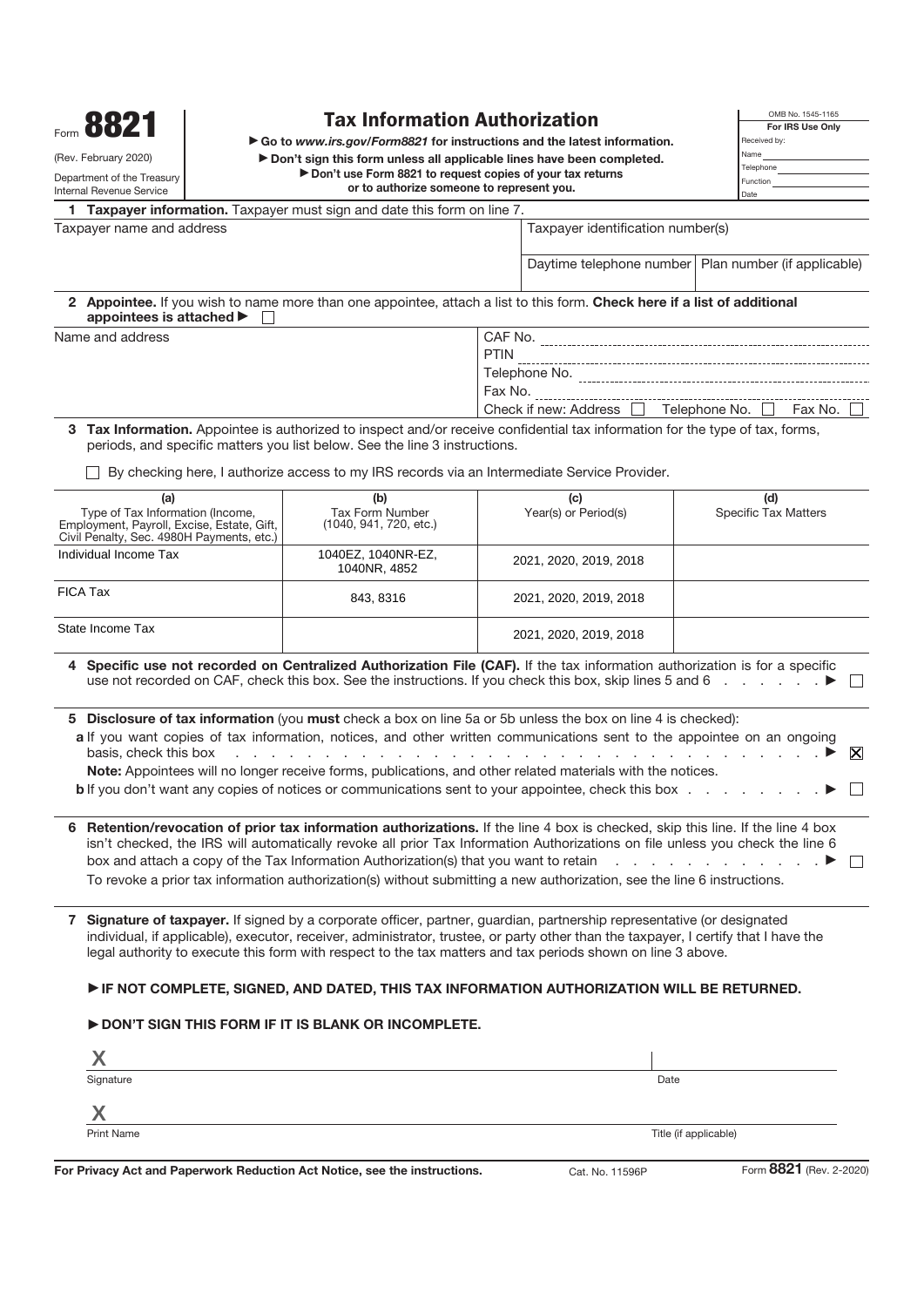|                   | oo<br>΄ Λ |  |
|-------------------|-----------|--|
| Form $\mathbf{u}$ | 10 I      |  |

(Rev. January 2021)

### **IRS** *e-file* **Signature Authorization**

OMB No. 1545-0074

Department of the Treasury Internal Revenue Service

▶ ERO must obtain and retain completed Form 8879. ▶ Go to *www.irs.gov/Form8879* for the latest information.

Submission Identification Number (SID)

|               | Taxpayer's name                                                                                                                                                                                                                | Social security number            |
|---------------|--------------------------------------------------------------------------------------------------------------------------------------------------------------------------------------------------------------------------------|-----------------------------------|
|               | Spouse's name                                                                                                                                                                                                                  | Spouse's social security number   |
| <b>Part I</b> | Tax Return Information - Tax Year Ending December 31,                                                                                                                                                                          | (Enter year you are authorizing.) |
|               | Enter whole dollars only on lines 1 through 5.                                                                                                                                                                                 |                                   |
|               | <b>Note:</b> Form 1040-SS filers use line 4 only. Leave lines 1, 2, 3, and 5 blank.                                                                                                                                            |                                   |
|               | Adjusted gross income by contact the contract of the contract of the contract of the contract of the contract of the contract of the contract of the contract of the contract of the contract of the contract of the contract  |                                   |
| $\mathbf{2}$  |                                                                                                                                                                                                                                | $\mathbf{2}$                      |
| 3             |                                                                                                                                                                                                                                | 3                                 |
| 4             | Amount you want refunded to you referred to see the contract to the contract to the contract of the contract of the contract of the contract of the contract of the contract of the contract of the contract of the contract o | 4                                 |

#### **5** Amount you owe ............................ **5 Part II Taxpayer Declaration and Signature Authorization (Be sure you get and keep a copy of your return)**

Under penalties of perjury, I declare that I have examined a copy of the income tax return (original or amended) I am now authorizing, and to the best of my knowledge and belief, it is true, correct, and complete. I further declare that the amounts in Part I above are the amounts from the income tax return (original or amended) I am now authorizing. I consent to allow my intermediate service provider, transmitter, or electronic return originator (ERO) to send my return to the IRS and to receive from the IRS **(a)** an acknowledgement of receipt or reason for rejection of the transmission, **(b)** the reason for any delay in processing the return or refund, and **(c)** the date of any refund. If applicable, I authorize the U.S. Treasury and its designated Financial Agent to initiate an ACH electronic funds withdrawal (direct debit) entry to the financial institution account indicated in the tax preparation software for payment of my federal taxes owed on this return and/or a payment of estimated tax, and the financial institution to debit the entry to this account. This authorization is to remain in full force and effect until I notify the U.S. Treasury Financial Agent to terminate the authorization. To revoke (cancel) a payment, I must contact the U.S. Treasury Financial Agent at **1-888-353-4537**. Payment cancellation requests must be received no later than 2 business days prior to the payment (settlement) date. I also authorize the financial institutions involved in the processing of the electronic payment of taxes to receive confidential information necessary to answer inquiries and resolve issues related to the payment. I further acknowledge that the personal identification number (PIN) below is my signature for the income tax return (original or amended) I am now authorizing and, if applicable, my Electronic Funds Withdrawal Consent.

| Taxpayer's PIN: check one box only |                                   |                             |                                                 |  |  |
|------------------------------------|-----------------------------------|-----------------------------|-------------------------------------------------|--|--|
| ⋈                                  | I authorize Unitrust Finance, Inc | to enter or generate my PIN |                                                 |  |  |
|                                    | <b>ERO firm name</b>              |                             | Enter five digits, but<br>don't ontar all zaroc |  |  |

| Enter five digits, but<br>don't enter all zeros |  |  |  |  | as my |
|-------------------------------------------------|--|--|--|--|-------|

signature on the income tax return (original or amended) I am now authorizing.

I will enter my PIN as my signature on the income tax return (original or amended) I am now authorizing. Check this box **only**  if you are entering your own PIN **and** your return is filed using the Practitioner PIN method. The ERO must complete Part III below.

Your signature ▶ X<br>
Date ▶

#### **Spouse's PIN: check one box only**

 $\Box$  I authorize

to enter or generate my PIN

**Enter five digits, but don't enter all zeros**

as my

**ERO firm name** signature on the income tax return (original or amended) I am now authorizing.

I will enter my PIN as my signature on the income tax return (original or amended) I am now authorizing. Check this box **only**  if you are entering your own PIN **and** your return is filed using the Practitioner PIN method. The ERO must complete Part III below.

|          | Spouse's signature $\blacktriangleright$                                                        | Date $\blacktriangleright$ |  |  |                       |  |  |
|----------|-------------------------------------------------------------------------------------------------|----------------------------|--|--|-----------------------|--|--|
|          | <b>Practitioner PIN Method Returns Only-continue below</b>                                      |                            |  |  |                       |  |  |
| Part III | Certification and Authentication - Practitioner PIN Method Only                                 |                            |  |  |                       |  |  |
|          | <b>ERO's EFIN/PIN.</b> Enter your six-digit EFIN followed by your five-digit self-selected PIN. |                            |  |  | Don't enter all zeros |  |  |

I certify that the above numeric entry is my PIN, which is my signature for the electronic individual income tax return (original or amended) I am now authorized to file for tax year indicated above for the taxpayer(s) indicated above. I confirm that I am submitting this return in accordance with the requirements of the Practitioner PIN method and **Pub. 1345,** Handbook for Authorized IRS e-file Providers of Individual Income Tax Returns.

| ERO's signature $\blacktriangleright$                                                                              | Date $\blacktriangleright$ |                          |
|--------------------------------------------------------------------------------------------------------------------|----------------------------|--------------------------|
| <b>ERO Must Retain This Form - See Instructions</b><br>Don't Submit This Form to the IRS Unless Requested To Do So |                            |                          |
| For Paperwork Reduction Act Notice, see your tax return instructions.                                              | Cat. No. 32778X            | Form 8879 (Rev. 01-2021) |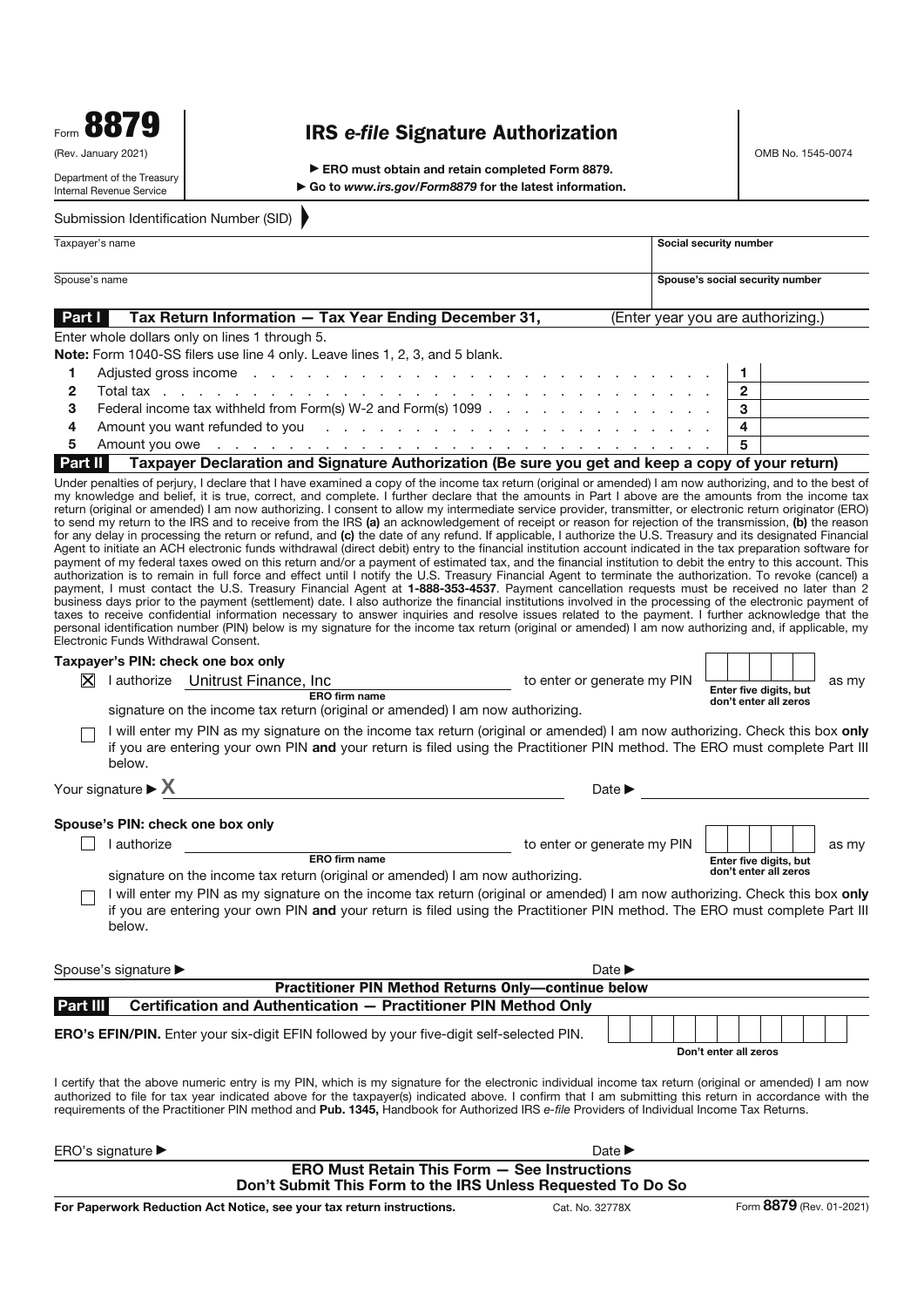

# Agreement

- This Services Agreement (the "**Agreement**") is executed by and between: Date: ............................... (1) Unitrust Finance, Inc (dba RT Tax), company code 70464217, address 1219 Ogden Ave, Suite #C, Downers Grove, IL 60515, USA represented by the person dully authorized under existing legislation (the "**Service Provider**"); and (2) ...................................................................................................., date of birth ......................................... (the "**Client**"). Hereinafter the Service Provider and the Client together are referred to as the "**Parties**" and each separately as the "**Party**". **RECITALS**  (A) The Service Provider provides tax refund and related services and the Client wishes to recover the personal income tax paid due to work abroad or on other grounds. (B) The Parties wish to agree on the terms and conditions of tax refund. **1. Subject matter 1.1.** In accordance **v** 1.1. In accordance with the terms and conditions established in this Agreement and the General Terms and Conditions of Services (hereinafter - **T&C**), the Service Provider shall provide to the Client tax refund and related services, i.e. shall draw up the documents necessary for the refund of the taxes paid by the Client in the United States of America and shall present them to the corresponding tax authorities or other competent institutions (the "**Services**"), and the Client shall accept and remunerate for such Services in accordance of the terms and conditions of this Agreement. 1.2. By signing this Agreement the Client authorises the Service Provider to prepare, sign and file tax returns and to receive all correspondence, including tax refund cheques, from tax authorities. Service Provider will as necessary disclose that he is acting as the nominee of the Client and all the actions are made in the name and on behalf of the Client. 1.3. Taxes will be refunded to the Client by a bank transfer of the refunded amount to the bank account, prepaid debit card or by a bank cheque drawn in the name of the Client. If Tax Refund Cheque is received, the Cheque shall be collected and the tax refund amount shall be transferred to the Client by the Services Provider and (or) the third person engaged by the Service Provider for payment collection services in accordance with the T&C. 1.4. The final amount of the taxes to be refunded shall be established by a competent institution of the foreign country. The amounts calculated by the Service Provider are for information purposes only and do not entitle the Client to claim the preliminarily calculated amount. **2. Terms of Provision of Services**  The Service Provider hereby undertakes: 2.1.1. to provide the Client information on the documents that the Client needs to submit to the Service Provider for the purposes of filing for the tax refund; 2.1.2. to collect, complete and sign all the required forms, requests and other related documents on behalf of the Client; 2.1.3. to submit the required documents to the respective tax authorities or other competent institutions responsible for tax refunds; 2.1.4. to inform the Client about the process of the tax refund and other related matters at the Client's request; 2.1.5. to organise the collection of the Tax Refund Cheque and (or) to instruct the tax authority to transfer the tax refund amount to the Service Provider and (or) the third person engaged by the Service Provider for payment collection services in accordance with the T&C for subsequent transfer of tax refund amount to the Client (excluded the Service Fee indicated in Clause 3.1 and 3.2), or to instruct the tax authority to transfer the tax refund directly to the Client's prepaid debit card. 2.2. The Client hereby undertakes: 2.2.1. to provide to the Service Provider complete, true and accurate information and documents (originals and copies) required for the completion of the tax refund. The Client is entitled to provide the information either by filling in paper forms provided by Services Provider or by filling in the online information form available at the Service Provider's internet site; 2.2.2. to fill in and sign any forms and other documents required for the completion of the tax refund and perform other obligations established in the T&C, which constitute an inseparable part of this Agreement; 2.2.3. to fill in and sign any forms and other documents required for the issue of the Payoneer, Inc debit card and to accept the tax refund amount to the "Payoneer" debit card (excluded the Service Fee indicated in Clause 3.1 and 3.2) when so required; 2.2.4. to inform the Service Provider immediately and in all cases not later than within 5 (five) days, if the foreign tax or other authority transfers the refunded amount or a part thereof or sends the Tax Refund Cheque for the full refund amount or a part thereof directly to the Client; 2.2.5. to inform the Service provider immediately in the case during the validity term of this Agreement the Client concludes any agreement regarding the tax refund services in the United States of America with other service providers. In such case the Service provider is entitled unilaterally to terminate this Agreement. 2.2.6. to inform the Service Provider of the new employment or self-employment in a foreign country;<br>2.2.7. to inform the Service Provider of any changes in the Client's contact details or about any other cl to inform the Service Provider of any changes in the Client's contact details or about any other changes that may have impact to the tax refund. The information can be updated on the internet site of the Service Provider or e-mailed; 2.2.8. to pay the Service Provider the Service Fee as set out in Section 3 hereof. **3. The Services Fees**  3.1. The fee for the Services (the "**Service Fee**") for refunding taxes for each tax year shall be: 3.1.1. For the USA tax refund (Federal and State), if the tax refund amount is between 0-790 USD, the service fee shall be 79 USD; 791 and more USD, the service fee shall be 10% from the refunded amount; 3.1.2. Additional Fee applies for the "Fast" tax refund -49 USD. "Fast" is only available for Federal tax refund - you will get State refund as "Regular"; 3.1.3. USA tax refund (Social Security and Medicare): the service fee shall be 10% from the refunded amount, with a fixed minimum of USD 90. 3.2. The additional fees: for the retrieval of the lost or missing W2 form is 25 USD, for filling the USA amended tax return (F 1040X) the fee is 79 USD, for financial administration the fee is 29 USD. If the retrieval of the lost or missing W2 for is needed, the Client hereby agrees and authorizes the Service Provider to contact the Client's employer to get the copy of the mentioned form (subject to the aforementioned fee of 25 USD). 3.3. The Client shall also compensate the fees and costs incurred by the Service Provider in the tax refund process that could not be foreseen at the moment of the execution of this Agreement as listed in the pricelist of the Service Provider and as indicated in the T&C. 3.4. The amount of the payable VAT (if applicable) shall be added to all amounts indicated in Sections 3.1-3.3 hereof. The fees established in Sections 3.1-3.2 may be changed by the Service Provider unilaterally and shall be applicable to any request of the Client to provide the Services submitted after the Client has received notice on the change of fees. 3.5. The Service Fee shall be deducted from the amount received after the tax refund prior to the transferring it to the Client's account or Client's Payoneer, Inc debit card will be charged. If, by some reasons, the Client receives the tax refund cheque to his home address, he/she must inform about it Service Provider and pay the Service Fee (s) according to this Agreement. If the Client does not pay the Service Fee (s) in 10 (ten) days after receiving the invoice, he/she shall be obligated to pay late charges 0.2 percent per month on the unpaid balance of the invoice. 3.6. If during the process of filing the documents the Service Provider becomes aware that the Client is not entitled to the tax refund (i.e. there is a tax debt), the Service Provider will calculate and provide the Client with the amount of the tax debt and the Service Fee payable to the Service Provider. In such case, the Service Provider continues the filing of documents
- only after the Client agrees to proceed and pays to the Service Provider the calculated Service Fee.

#### **4. Processing of personal data**

- 4.1. Service provider, acting as a data controller, shall process Client's personal data for the purposes of: (i) proper performance of Service provider's obligations under this Agreement; (ii) necessary communication; (iii) protection of Service provider's rights and interests (in case of a claim or a debt collection); (iv) statistical analysis. Legal basis for processing personal data is respectively, (i) necessity to perform this Agreement and mandatory statutory requirements related to tax refund; (ii) legitimate interest – to provide good customer service; (iii) legitimate interest and (iv) legitimate interest - to improve our business.
- 4.2. The Client acknowledges that the Service provider is located in the USA, thus personal data shall be transferred from Client's country of residence to USA. For clarity, as the Service provider is located in USA, the data transfers of the Client are necessary for the conclusion and performance of this Agreement. The Service provider guarantees that it has signed agreements regarding safe and lawful processing of personal data with its EU partners and when necessary shall use legitimate safeguards and derogations where it is allowed by the applicable law.
- 4.3. The Client acknowledges that Service Provider shall engage third parties, data processors, for the purposes of proper performance of this Agreement. The list of currently used data processors can be found a[t https://rttax.com/privacy-policy/ P](https://rttax.com/privacy-policy/)rivacy Policy.
- 4.4. Depending on a situation, the Client, as a data subject, shall have all or some of following rights: the right at any time to request the Service provider an access to the processed personal data, request for rectification or erasure of them, request for data portability or restriction of the processing of personal data, a right to object to the processing of personal data, the right to lodge a complaint with a supervisory authority.
- 4.5. The data related to the providing of tax refunding services is necessary. Therefore, if the Client does not submit the personal data specified in the online forms, performance of the Agreement shall become impossible.
- 4.6. The data shall be stored during the term of the agreement and 10 years after the termination of the Agreement (subject to the limitation period).
- 4.7. For a comprehensive information on how Service provider processes personal data, please refer t[o https://rttax.com/privacy-policy/](https://rttax.com/privacy-policy/) Privacy Policy or can be provided in writing at your request.